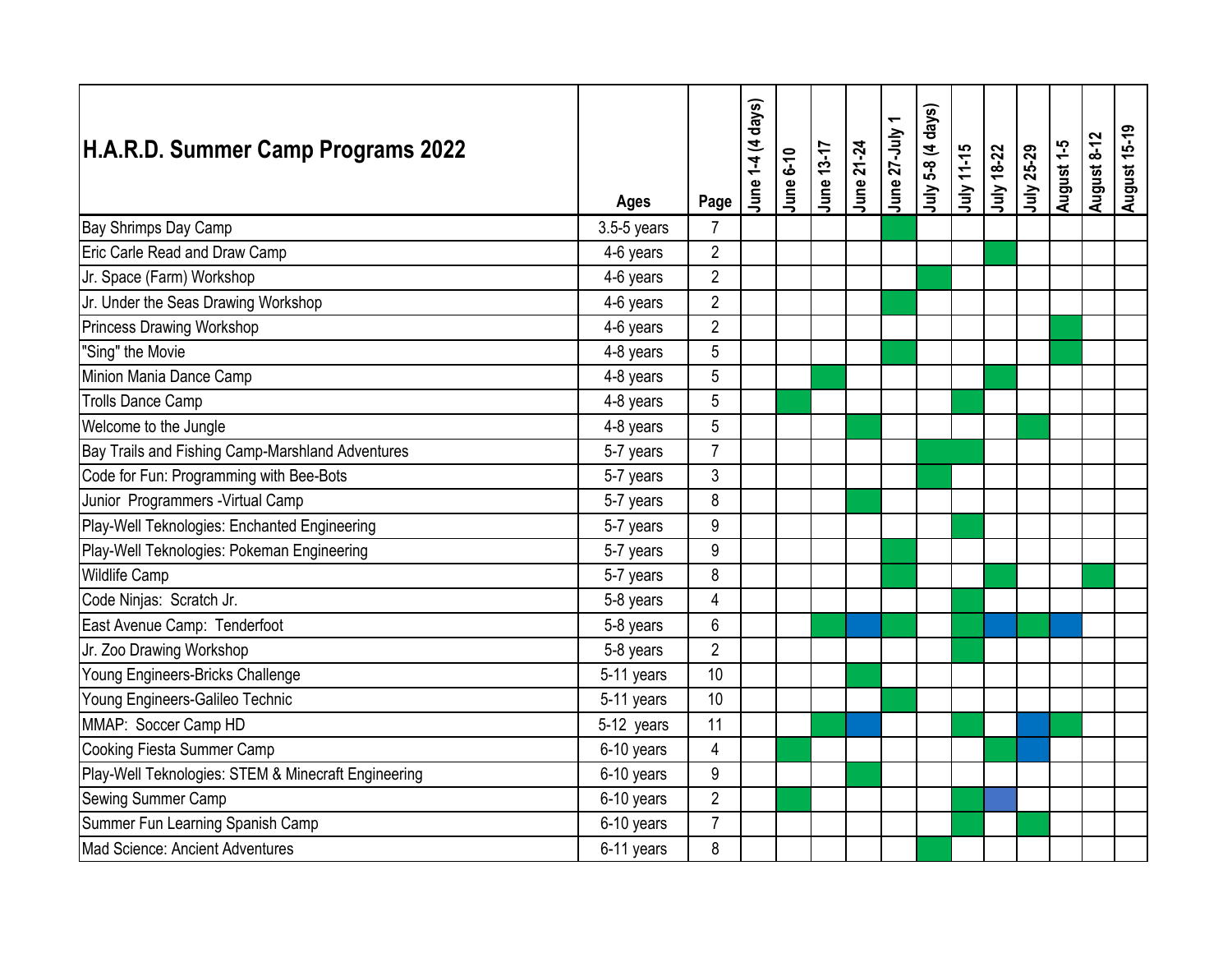| H.A.R.D. Summer Camp Programs 2022                                | <b>Ages</b> | Page                    | June 1-4 (4 days) | <b>June 6-10</b> | June 13-17 | June 21-24 | June 27-July | July 5-8 (4 days) | July 11-15 | July 18-22 | July 25-29 | August 1-5 | August 8-12 | <b>August 15-19</b> |
|-------------------------------------------------------------------|-------------|-------------------------|-------------------|------------------|------------|------------|--------------|-------------------|------------|------------|------------|------------|-------------|---------------------|
| Mad Science: Jet Cadets                                           | 6-11 years  | 8                       |                   |                  |            |            |              |                   |            |            |            |            |             |                     |
| Mad Science: NASA Journey Into Outer Space                        | 6-11 years  | 8                       |                   |                  |            |            |              |                   |            |            |            |            |             |                     |
| Mad Science: Reaction in Action                                   | 6-11 years  | 8                       |                   |                  |            |            |              |                   |            |            |            |            |             |                     |
| Stemworks for Kids: Electrifing Fun!                              | 6-11 years  | 10                      |                   |                  |            |            |              |                   |            |            |            |            |             |                     |
| Stemworks for Kids: Make It and Take It                           | 6-11 years  | 10                      |                   |                  |            |            |              |                   |            |            |            |            |             |                     |
| Cooking Round the World Camp: Star Wars: May the Fork be with You | 6-12 years  | $\overline{4}$          |                   |                  |            |            |              |                   |            |            |            |            |             |                     |
| Cooking Round the World: Cooking Round the USA Camp               | 6-12 years  | $\overline{\mathbf{4}}$ |                   |                  |            |            |              |                   |            |            |            |            |             |                     |
| Cooking Round the World: Food Ala-Cartoon Network                 | 6-12 years  | 4                       |                   |                  |            |            |              |                   |            |            |            |            |             |                     |
| Cooking Round the World: Nickelodeon Cooking                      | 6-12 years  | 4                       |                   |                  |            |            |              |                   |            |            |            |            |             |                     |
| Mad Science: "Fizz"-ical Phenomena & Che-Mystery                  | 6-12 years  | 8                       |                   |                  |            |            |              |                   |            |            |            |            |             |                     |
| Park Explorer Program: Castro Valley                              | 6-12 years  | 5,6                     |                   |                  |            |            |              |                   |            |            |            |            |             |                     |
| Park Explorer Program: Cherryland                                 | 6-12 years  | 5, 6                    |                   |                  |            |            |              |                   |            |            |            |            |             |                     |
| Park Explorer Program: San Felipe                                 | 6-12 years  | 5, 6                    |                   |                  |            |            |              |                   |            |            |            |            |             |                     |
| Park Explorer Program: Southgate                                  | 6-12 years  | 5, 6                    |                   |                  |            |            |              |                   |            |            |            |            |             |                     |
| Skyhawks: Speedster-Soccer                                        | 6-12 years  | 12                      |                   |                  |            |            |              |                   |            |            |            |            |             |                     |
| Skyhawks: Summer Basketball Camp                                  | 6-12 years  | 11                      |                   |                  |            |            |              |                   |            |            |            |            |             |                     |
| Skyhawks: Summer Camp Soccer                                      | 6-12 years  | 11                      |                   |                  |            |            |              |                   |            |            |            |            |             |                     |
| Bay Trails and Fishing Camp-Shoreline Stewards                    | 7-9 years   | $\overline{7}$          |                   |                  |            |            |              |                   |            |            |            |            |             |                     |
| <b>Wildlife Camp</b>                                              | 7-9 years   | 8                       |                   |                  |            |            |              |                   |            |            |            |            |             |                     |
| Code for Fun: Coding with Robots                                  | 7-10 years  | 3                       |                   |                  |            |            |              |                   |            |            |            |            |             |                     |
| Mad Science: Young Inventors                                      | 7-12 years  | 8                       |                   |                  |            |            |              |                   |            |            |            |            |             |                     |
| NAOFA: All Sorts of Sports Summer Camp                            | 7-12 years  | 11                      |                   |                  |            |            |              |                   |            |            |            |            |             |                     |
| NAOFA: Hoop It Up Basketball Summer Camp                          | 7-12 years  | 11                      |                   |                  |            |            |              |                   |            |            |            |            |             |                     |
| NAOFA: In the Net Soccer Summer Camp                              | 7-12 years  | 12                      |                   |                  |            |            |              |                   |            |            |            |            |             |                     |
| Play-Well Teknologies: MARVELous Engineering                      | 7-12 years  | $\boldsymbol{9}$        |                   |                  |            |            |              |                   |            |            |            |            |             |                     |
| Play-Well Teknologies: Pokeman Master Engineering                 | 7-12 years  | 9                       |                   |                  |            |            |              |                   |            |            |            |            |             |                     |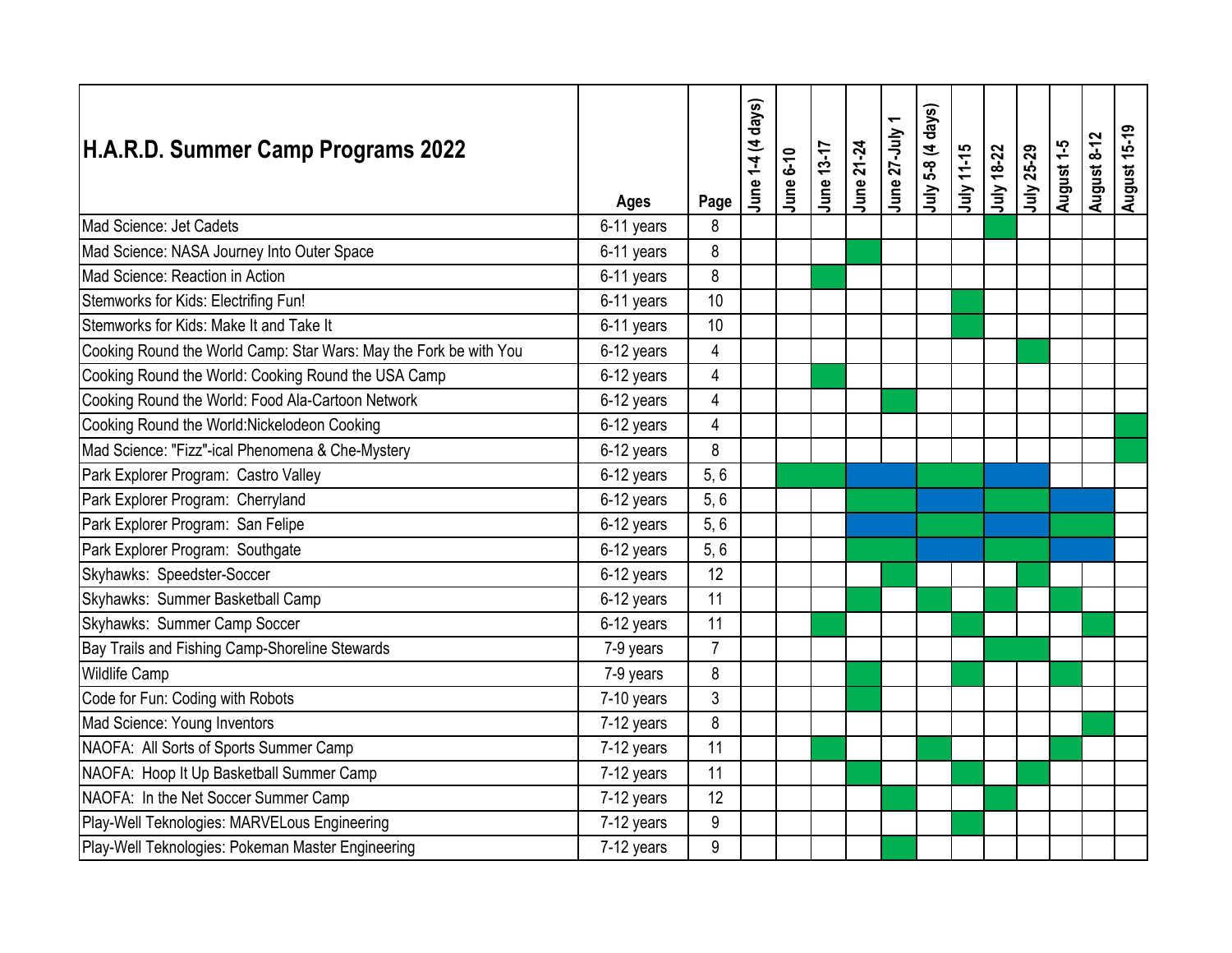| H.A.R.D. Summer Camp Programs 2022                 | <b>Ages</b>              | Page             | June 1-4 (4 days) | <b>June 6-10</b> | June 13-17 | June 21-24 | June 27-July | July 5-8 (4 days) | July 11-15 | July 18-22 | July 25-29 | August 1-5 | August 8-12 | <b>August 15-19</b> |
|----------------------------------------------------|--------------------------|------------------|-------------------|------------------|------------|------------|--------------|-------------------|------------|------------|------------|------------|-------------|---------------------|
| Steamworks for Kids: Arcade Electonics             | $\overline{7}$ -12 years | 9                |                   |                  |            |            |              |                   |            |            |            |            |             |                     |
| Steamworks for Kids: Creative Engineering          | 7-12 years               | $\boldsymbol{9}$ |                   |                  |            |            |              |                   |            |            |            |            |             |                     |
| Code Ninjas: Become a Youtuber                     | 7-13 years               | 3                |                   |                  |            |            |              |                   |            |            |            |            |             |                     |
| Mandarin Classes for Children                      | 7-14 years               | $\overline{7}$   |                   |                  |            |            |              |                   |            |            |            |            |             |                     |
| Code Ninjas: 3D Printing                           | 7-15 years               | 3                |                   |                  |            |            |              |                   |            |            |            |            |             |                     |
| Code Ninjas: Minecraft                             | 7-15 years               | 4                |                   |                  |            |            |              |                   |            |            |            |            |             |                     |
| Code Ninjas: Roblox                                | 7-15 years               | 4                |                   |                  |            |            |              |                   |            |            |            |            |             |                     |
| Fiery Blossom Creations Creative Writing Camp      | 7-16 years               | 5                |                   |                  |            |            |              |                   |            |            |            |            |             |                     |
| Theatre-Peter Rabbit                               | 7-16 years               | 12               |                   |                  |            |            |              |                   |            |            |            |            |             |                     |
| Code for Fun: GameMaker-Programming with Scratch   | 8-12 years               | 3                |                   |                  |            |            |              |                   |            |            |            |            |             |                     |
| East Avenue Camp: Potowatomi                       | 8-12 years               | 6                |                   |                  |            |            |              |                   |            |            |            |            |             |                     |
| Superhero Scratch Progaming-Virtual Camp           | 8-12 years               | 10               |                   |                  |            |            |              |                   |            |            |            |            |             |                     |
| Swim Tennis Camp                                   | 8-12 years               | $\overline{2}$   |                   |                  |            |            |              |                   |            |            |            |            |             |                     |
| Coding Challenge Summer Camps                      | 8-14 years               | 4                |                   |                  |            |            |              |                   |            |            |            |            |             |                     |
| EV3 Mindstorm Summer Camp                          | 8-14 years               | 8                |                   |                  |            |            |              |                   |            |            |            |            |             |                     |
| Tennis Camp for Juniors                            | 8-14 years               | 12               |                   |                  |            |            |              |                   |            |            |            |            |             |                     |
| Bay Trails and Fishing Camp-Estuary Explorers      | 9-11 years               | $\overline{7}$   |                   |                  |            |            |              |                   |            |            |            |            |             |                     |
| Code for Fun: STEM with Sphero Robots              | 9-11 years               | 3                |                   |                  |            |            |              |                   |            |            |            |            |             |                     |
| <b>Wildlife Camp</b>                               | 9-11 years               | 8                |                   |                  |            |            |              |                   |            |            |            |            |             |                     |
| Code for Fun: Mobile App Development for Beginners | 9-13 years               | 3                |                   |                  |            |            |              |                   |            |            |            |            |             |                     |
| Code for Fun: My First Code with Python            | 9-13 years               | 3                |                   |                  |            |            |              |                   |            |            |            |            |             |                     |
| Mobile App Development for Beginners-Virtual Camp  | 9-13 years               | 9                |                   |                  |            |            |              |                   |            |            |            |            |             |                     |
| Programming with Minecraft-Virtual Camp            | 9-13 years               | 9                |                   |                  |            |            |              |                   |            |            |            |            |             |                     |
| Code Ninjas: Python                                | 9-15 years               | 3                |                   |                  |            |            |              |                   |            |            |            |            |             |                     |
| Code for Fun: Intro to Python with Mincecraft      | $10-15$ years            | 10               |                   |                  |            |            |              |                   |            |            |            |            |             |                     |
| Python Programming - Virtual Camp                  | $10-15$ years            | 10               |                   |                  |            |            |              |                   |            |            |            |            |             |                     |